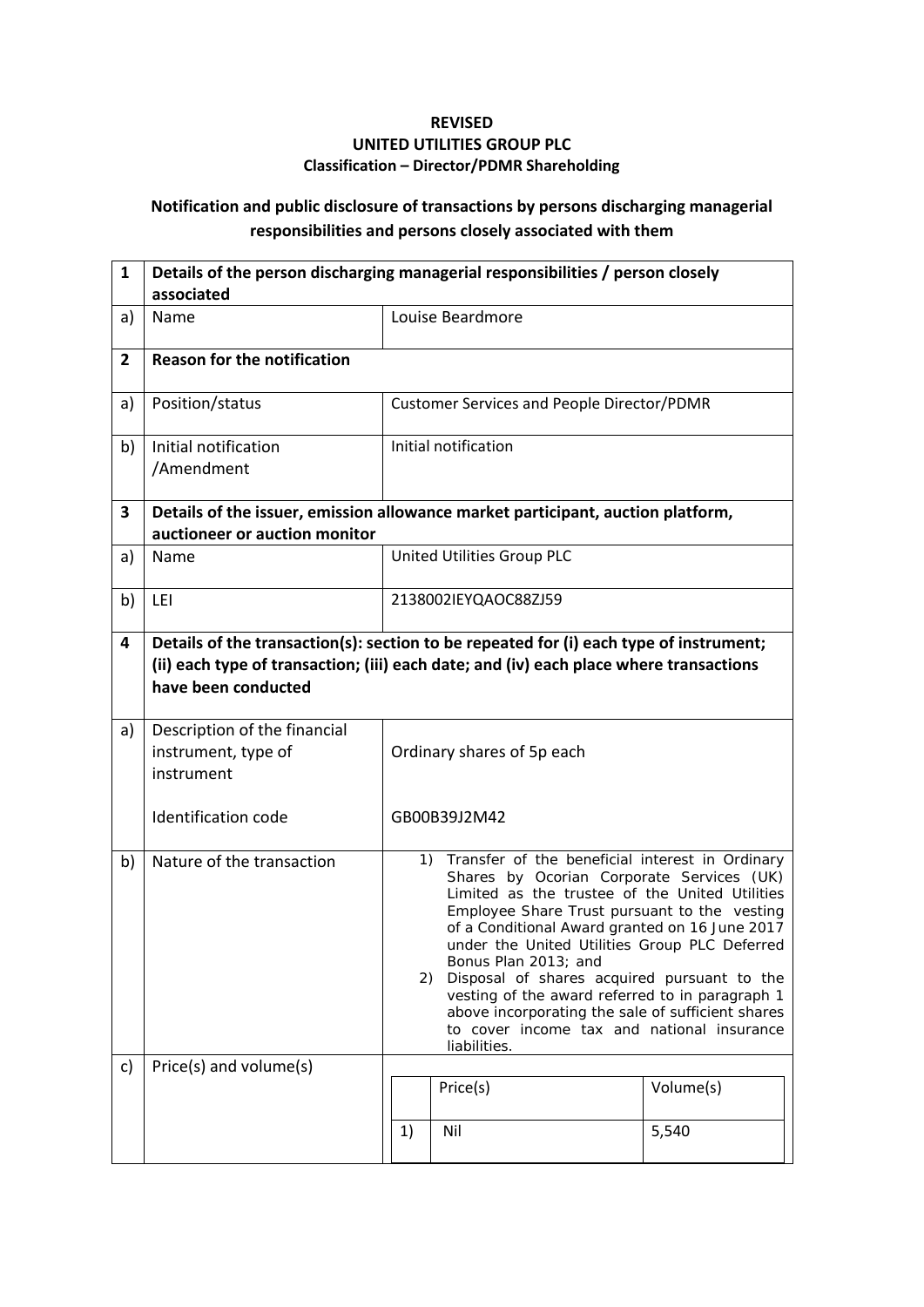|              |                                                          | 2)                           | £9.2424                  |     | 2,611            |  |
|--------------|----------------------------------------------------------|------------------------------|--------------------------|-----|------------------|--|
| $\mathsf{d}$ | Aggregated information<br>- Aggregated volume<br>- Price |                              | Aggregated volume        |     | Aggregated price |  |
|              |                                                          | 1)                           | 5,540                    | Nil |                  |  |
|              |                                                          | 2)                           | 2,611                    |     | £24,131.91       |  |
| e)           | Date of the transaction                                  | 1)<br>2)                     | 2020-06-16<br>2020-06-16 |     |                  |  |
| f)           | Place of the transaction                                 | London Stock Exchange (XLON) |                          |     |                  |  |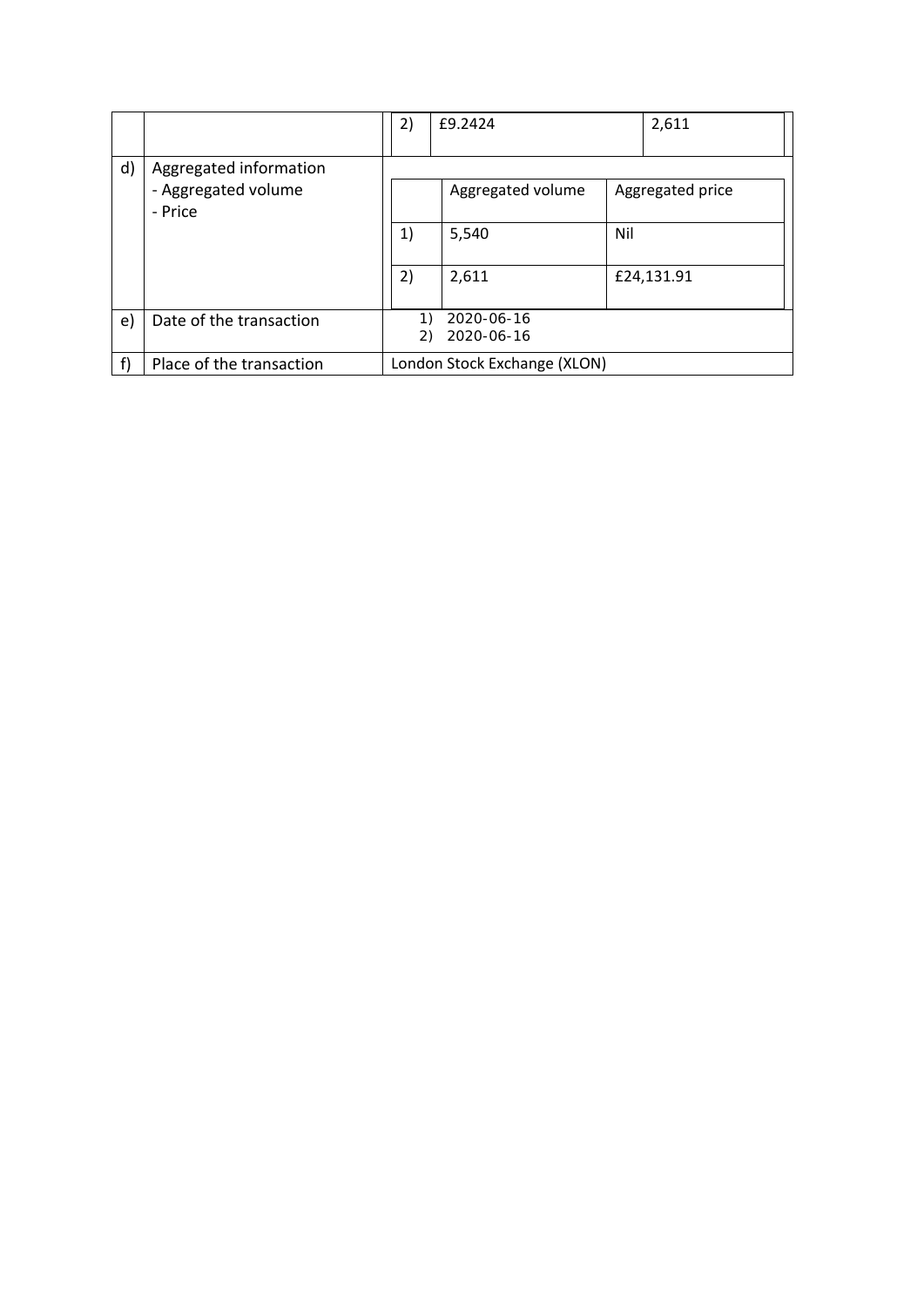| $\mathbf{1}$   | Details of the person discharging managerial responsibilities / person closely<br>associated                     |                                                                                                                                                                                                                                                                                                                                                                                                                                                                                                                                                          |                            |       |                  |  |
|----------------|------------------------------------------------------------------------------------------------------------------|----------------------------------------------------------------------------------------------------------------------------------------------------------------------------------------------------------------------------------------------------------------------------------------------------------------------------------------------------------------------------------------------------------------------------------------------------------------------------------------------------------------------------------------------------------|----------------------------|-------|------------------|--|
| a)             | Name                                                                                                             | Simon Gardiner                                                                                                                                                                                                                                                                                                                                                                                                                                                                                                                                           |                            |       |                  |  |
| $\overline{2}$ | <b>Reason for the notification</b>                                                                               |                                                                                                                                                                                                                                                                                                                                                                                                                                                                                                                                                          |                            |       |                  |  |
| a)             | Position/status                                                                                                  |                                                                                                                                                                                                                                                                                                                                                                                                                                                                                                                                                          | Company Secretary/PDMR     |       |                  |  |
| b)             | Initial notification<br>/Amendment                                                                               | Initial notification                                                                                                                                                                                                                                                                                                                                                                                                                                                                                                                                     |                            |       |                  |  |
| $\mathbf{3}$   | Details of the issuer, emission allowance market participant, auction platform,<br>auctioneer or auction monitor |                                                                                                                                                                                                                                                                                                                                                                                                                                                                                                                                                          |                            |       |                  |  |
| a)             | Name                                                                                                             |                                                                                                                                                                                                                                                                                                                                                                                                                                                                                                                                                          | United Utilities Group PLC |       |                  |  |
| b)             | LEI                                                                                                              |                                                                                                                                                                                                                                                                                                                                                                                                                                                                                                                                                          | 2138002IEYQAOC88ZJ59       |       |                  |  |
| 4              | have been conducted                                                                                              | Details of the transaction(s): section to be repeated for (i) each type of instrument;<br>(ii) each type of transaction; (iii) each date; and (iv) each place where transactions                                                                                                                                                                                                                                                                                                                                                                         |                            |       |                  |  |
| a)             | Description of the financial<br>instrument, type of<br>instrument                                                | Ordinary shares of 5p each                                                                                                                                                                                                                                                                                                                                                                                                                                                                                                                               |                            |       |                  |  |
|                | Identification code                                                                                              | GB00B39J2M42                                                                                                                                                                                                                                                                                                                                                                                                                                                                                                                                             |                            |       |                  |  |
| b)             | Nature of the transaction                                                                                        | 1) Transfer of the beneficial interest in Ordinary<br>Shares by Ocorian Corporate Services (UK)<br>Limited as the trustee of the United Utilities<br>Employee Share Trust pursuant to the vesting<br>of a Conditional Award granted on 16 June 2017<br>under the United Utilities Group PLC Deferred<br>Bonus Plan 2013; and<br>Disposal of shares acquired pursuant to the<br>2).<br>vesting of the award referred to in paragraph 1<br>above incorporating the sale of sufficient shares<br>to cover income tax and national insurance<br>liabilities. |                            |       |                  |  |
| c)             | Price(s) and volume(s)                                                                                           |                                                                                                                                                                                                                                                                                                                                                                                                                                                                                                                                                          | Price(s)                   |       | Volume(s)        |  |
|                |                                                                                                                  | Nil<br>1)                                                                                                                                                                                                                                                                                                                                                                                                                                                                                                                                                |                            | 8,931 |                  |  |
|                |                                                                                                                  | £9.2424<br>2)<br>4.209                                                                                                                                                                                                                                                                                                                                                                                                                                                                                                                                   |                            |       |                  |  |
| d)             | Aggregated information<br>- Aggregated volume                                                                    |                                                                                                                                                                                                                                                                                                                                                                                                                                                                                                                                                          |                            |       |                  |  |
|                | - Price                                                                                                          | 1)                                                                                                                                                                                                                                                                                                                                                                                                                                                                                                                                                       | Aggregated volume<br>8,931 | Nil   | Aggregated price |  |
|                |                                                                                                                  |                                                                                                                                                                                                                                                                                                                                                                                                                                                                                                                                                          |                            |       |                  |  |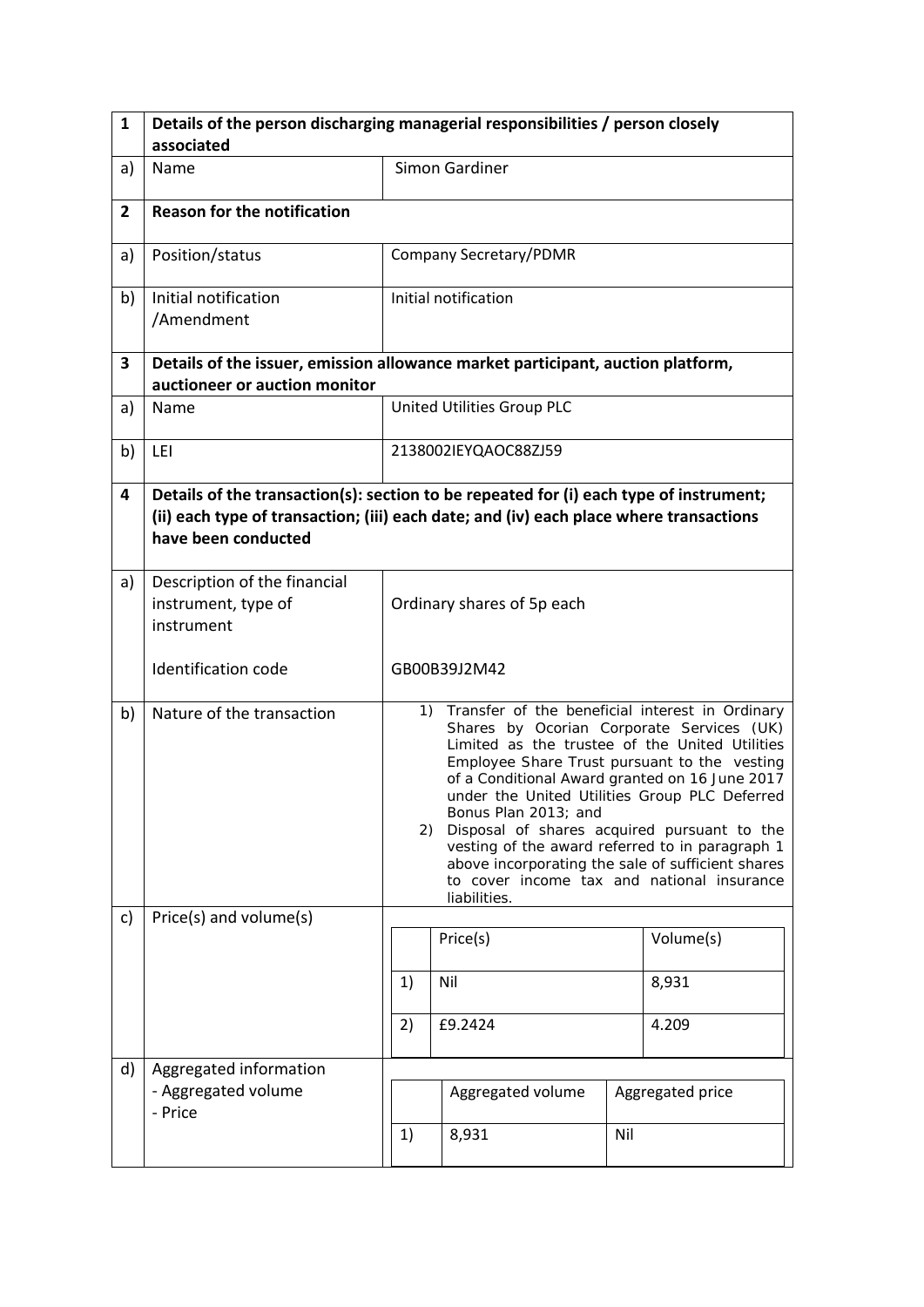|    |                          | 4,209                        | £38,901.26 |
|----|--------------------------|------------------------------|------------|
| e) | Date of the transaction  | 2020-06-16                   |            |
|    |                          | 2020-06-16                   |            |
|    | Place of the transaction | London Stock Exchange (XLON) |            |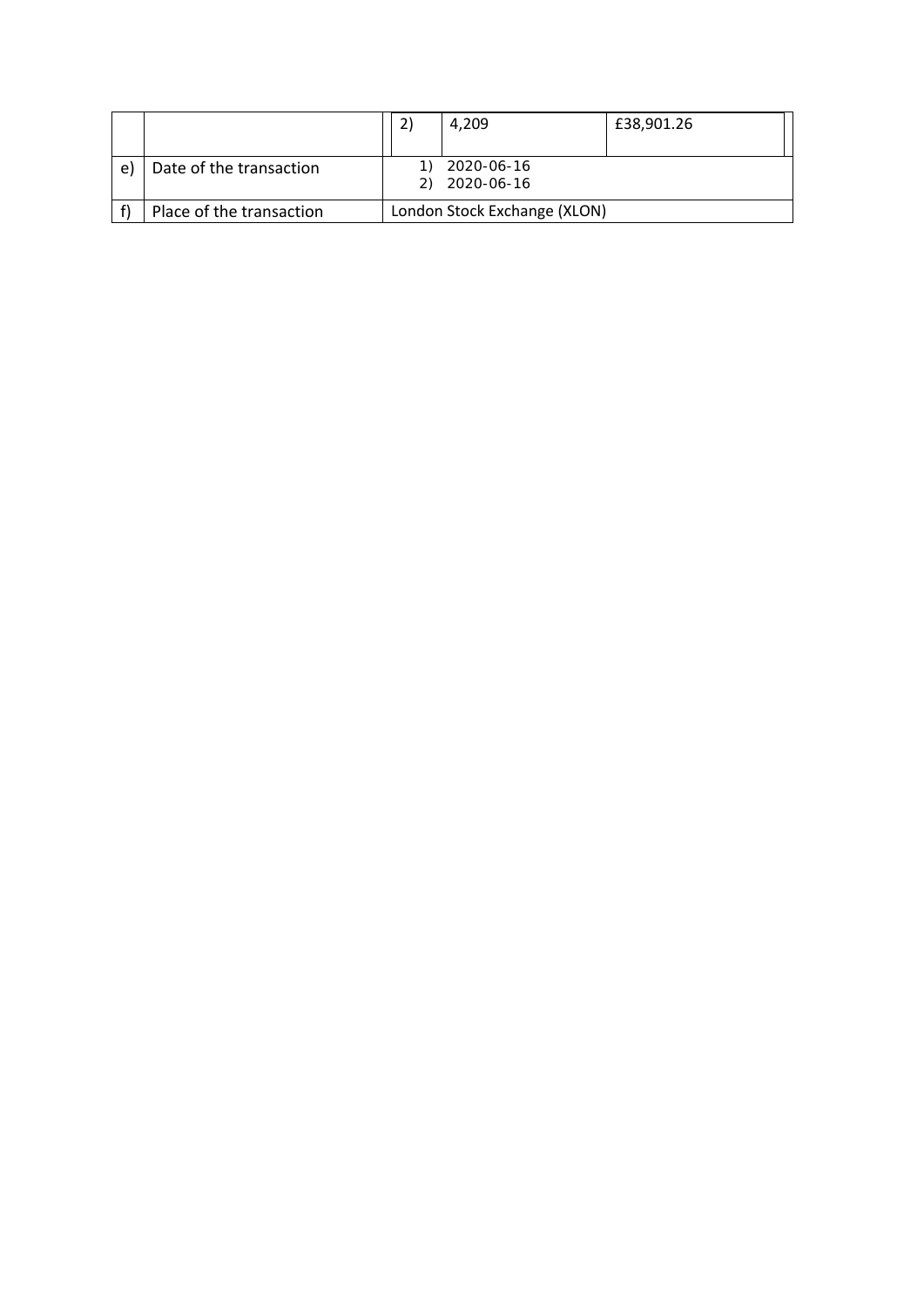| $\mathbf{1}$   | Details of the person discharging managerial responsibilities / person closely<br>associated                     |                                                                                                                                                                                                                                                                                                                                                                                                                                                                                                                                                         |                              |        |                  |  |
|----------------|------------------------------------------------------------------------------------------------------------------|---------------------------------------------------------------------------------------------------------------------------------------------------------------------------------------------------------------------------------------------------------------------------------------------------------------------------------------------------------------------------------------------------------------------------------------------------------------------------------------------------------------------------------------------------------|------------------------------|--------|------------------|--|
| a)             | Name                                                                                                             | <b>Russ Houlden</b>                                                                                                                                                                                                                                                                                                                                                                                                                                                                                                                                     |                              |        |                  |  |
| $\overline{2}$ | <b>Reason for the notification</b>                                                                               |                                                                                                                                                                                                                                                                                                                                                                                                                                                                                                                                                         |                              |        |                  |  |
| a)             | Position/status                                                                                                  |                                                                                                                                                                                                                                                                                                                                                                                                                                                                                                                                                         | Chief Financial Officer/PDMR |        |                  |  |
| b)             | Initial notification<br>/Amendment                                                                               |                                                                                                                                                                                                                                                                                                                                                                                                                                                                                                                                                         | Initial notification         |        |                  |  |
| $\mathbf{3}$   | Details of the issuer, emission allowance market participant, auction platform,<br>auctioneer or auction monitor |                                                                                                                                                                                                                                                                                                                                                                                                                                                                                                                                                         |                              |        |                  |  |
| a)             | Name                                                                                                             |                                                                                                                                                                                                                                                                                                                                                                                                                                                                                                                                                         | United Utilities Group PLC   |        |                  |  |
| b)             | LEI                                                                                                              |                                                                                                                                                                                                                                                                                                                                                                                                                                                                                                                                                         | 2138002IEYQAOC88ZJ59         |        |                  |  |
| 4              | have been conducted                                                                                              | Details of the transaction(s): section to be repeated for (i) each type of instrument;<br>(ii) each type of transaction; (iii) each date; and (iv) each place where transactions                                                                                                                                                                                                                                                                                                                                                                        |                              |        |                  |  |
| a)             | Description of the financial<br>instrument, type of<br>instrument                                                | Ordinary shares of 5p each                                                                                                                                                                                                                                                                                                                                                                                                                                                                                                                              |                              |        |                  |  |
|                | Identification code                                                                                              | GB00B39J2M42                                                                                                                                                                                                                                                                                                                                                                                                                                                                                                                                            |                              |        |                  |  |
| b)             | Nature of the transaction                                                                                        | 1) Transfer of the beneficial interest in Ordinary<br>Shares by Ocorian Corporate Services (UK)<br>Limited as the trustee of the United Utilities<br>Employee Share Trust pursuant to the vesting<br>of a Conditional Award granted on 16 June 2017<br>under the United Utilities Group PLC Deferred<br>Bonus Plan 2013; and<br>Disposal of shares acquired pursuant to the<br>2)<br>vesting of the award referred to in paragraph 1<br>above incorporating the sale of sufficient shares<br>to cover income tax and national insurance<br>liabilities. |                              |        |                  |  |
| c)             | Price(s) and volume(s)                                                                                           |                                                                                                                                                                                                                                                                                                                                                                                                                                                                                                                                                         | Price(s)                     |        | Volume(s)        |  |
|                |                                                                                                                  | Nil<br>1)                                                                                                                                                                                                                                                                                                                                                                                                                                                                                                                                               |                              | 29,640 |                  |  |
|                |                                                                                                                  | £9.2424<br>22,966<br>2)                                                                                                                                                                                                                                                                                                                                                                                                                                                                                                                                 |                              |        |                  |  |
| d)             | Aggregated information                                                                                           |                                                                                                                                                                                                                                                                                                                                                                                                                                                                                                                                                         |                              |        |                  |  |
|                | - Aggregated volume<br>- Price                                                                                   |                                                                                                                                                                                                                                                                                                                                                                                                                                                                                                                                                         | Aggregated volume            |        | Aggregated price |  |
|                |                                                                                                                  | 1)                                                                                                                                                                                                                                                                                                                                                                                                                                                                                                                                                      | 29,640                       | Nil    |                  |  |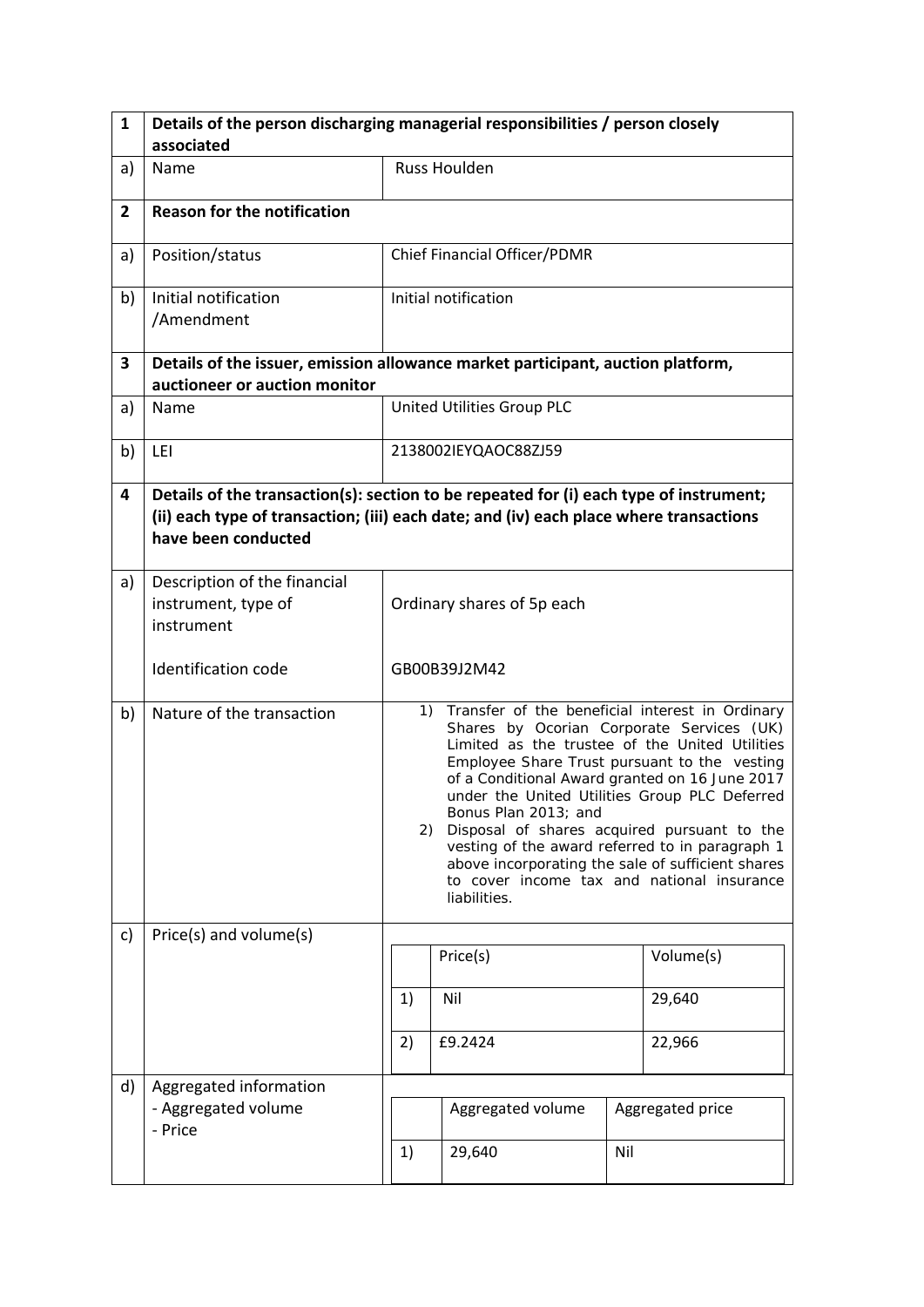|    |                          | 22.966                       | £212,260.95 |
|----|--------------------------|------------------------------|-------------|
|    |                          |                              |             |
| e) | Date of the transaction  | 2020-06-16                   |             |
|    |                          | 2020-06-16                   |             |
|    | Place of the transaction | London Stock Exchange (XLON) |             |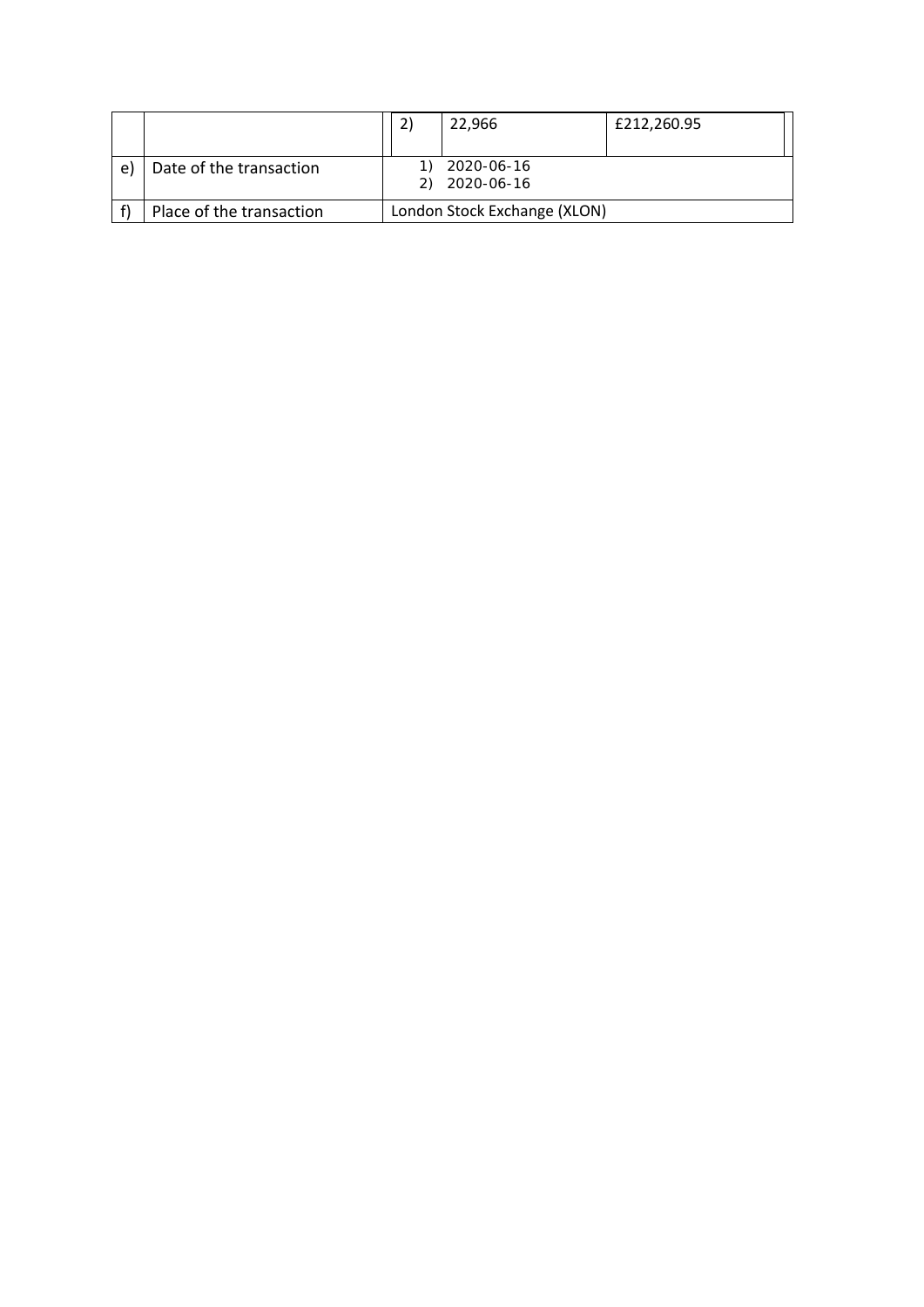| $\mathbf{1}$   | Details of the person discharging managerial responsibilities / person closely<br>associated                     |                                                                                                                                                                                                                                                                                                                                                                                                                                                                                                                                                         |                                        |     |                  |  |  |
|----------------|------------------------------------------------------------------------------------------------------------------|---------------------------------------------------------------------------------------------------------------------------------------------------------------------------------------------------------------------------------------------------------------------------------------------------------------------------------------------------------------------------------------------------------------------------------------------------------------------------------------------------------------------------------------------------------|----------------------------------------|-----|------------------|--|--|
| a)             | Name                                                                                                             |                                                                                                                                                                                                                                                                                                                                                                                                                                                                                                                                                         | Gaynor Kenyon                          |     |                  |  |  |
| $\overline{2}$ | <b>Reason for the notification</b>                                                                               |                                                                                                                                                                                                                                                                                                                                                                                                                                                                                                                                                         |                                        |     |                  |  |  |
| a)             | Position/status                                                                                                  |                                                                                                                                                                                                                                                                                                                                                                                                                                                                                                                                                         | <b>Corporate Affairs Director/PDMR</b> |     |                  |  |  |
| b)             | Initial notification<br>/Amendment                                                                               | Initial notification                                                                                                                                                                                                                                                                                                                                                                                                                                                                                                                                    |                                        |     |                  |  |  |
| $\mathbf{3}$   | Details of the issuer, emission allowance market participant, auction platform,<br>auctioneer or auction monitor |                                                                                                                                                                                                                                                                                                                                                                                                                                                                                                                                                         |                                        |     |                  |  |  |
| a)             | Name                                                                                                             |                                                                                                                                                                                                                                                                                                                                                                                                                                                                                                                                                         | United Utilities Group PLC             |     |                  |  |  |
| b)             | LEI                                                                                                              |                                                                                                                                                                                                                                                                                                                                                                                                                                                                                                                                                         | 2138002IEYQAOC88ZJ59                   |     |                  |  |  |
| 4              | have been conducted                                                                                              | Details of the transaction(s): section to be repeated for (i) each type of instrument;<br>(ii) each type of transaction; (iii) each date; and (iv) each place where transactions                                                                                                                                                                                                                                                                                                                                                                        |                                        |     |                  |  |  |
| a)             | Description of the financial<br>instrument, type of<br>instrument                                                | Ordinary shares of 5p each                                                                                                                                                                                                                                                                                                                                                                                                                                                                                                                              |                                        |     |                  |  |  |
|                | Identification code                                                                                              | GB00B39J2M42                                                                                                                                                                                                                                                                                                                                                                                                                                                                                                                                            |                                        |     |                  |  |  |
| b)             | Nature of the transaction                                                                                        | 1) Transfer of the beneficial interest in Ordinary<br>Shares by Ocorian Corporate Services (UK)<br>Limited as the trustee of the United Utilities<br>Employee Share Trust pursuant to the vesting<br>of a Conditional Award granted on 16 June 2017<br>under the United Utilities Group PLC Deferred<br>Bonus Plan 2013; and<br>Disposal of shares acquired pursuant to the<br>2)<br>vesting of the award referred to in paragraph 1<br>above incorporating the sale of sufficient shares<br>to cover income tax and national insurance<br>liabilities. |                                        |     |                  |  |  |
| c)             | Price(s) and volume(s)                                                                                           |                                                                                                                                                                                                                                                                                                                                                                                                                                                                                                                                                         | Price(s)                               |     | Volume(s)        |  |  |
|                |                                                                                                                  | Nil<br>7,302<br>1)                                                                                                                                                                                                                                                                                                                                                                                                                                                                                                                                      |                                        |     |                  |  |  |
|                |                                                                                                                  | £9.2424<br>2)<br>7,302                                                                                                                                                                                                                                                                                                                                                                                                                                                                                                                                  |                                        |     |                  |  |  |
| d)             | Aggregated information                                                                                           |                                                                                                                                                                                                                                                                                                                                                                                                                                                                                                                                                         |                                        |     |                  |  |  |
|                | - Aggregated volume<br>- Price                                                                                   |                                                                                                                                                                                                                                                                                                                                                                                                                                                                                                                                                         | Aggregated volume                      |     | Aggregated price |  |  |
|                |                                                                                                                  | 1)                                                                                                                                                                                                                                                                                                                                                                                                                                                                                                                                                      | 7,302                                  | Nil |                  |  |  |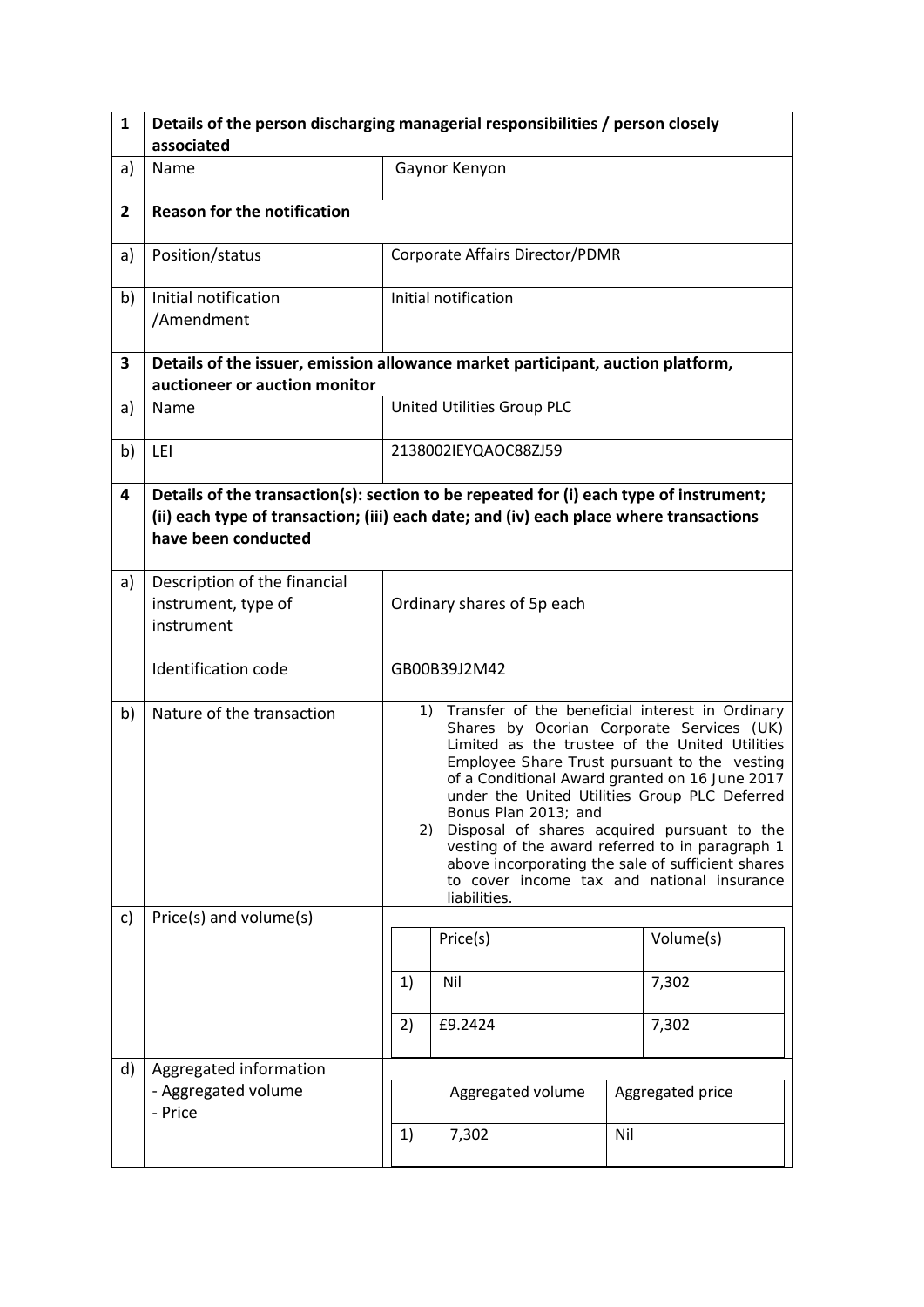|    |                          | 7,302                        | £67,488 |
|----|--------------------------|------------------------------|---------|
|    |                          |                              |         |
| e) | Date of the transaction  | 2020-06-16                   |         |
|    |                          | 2020-06-16                   |         |
|    | Place of the transaction | London Stock Exchange (XLON) |         |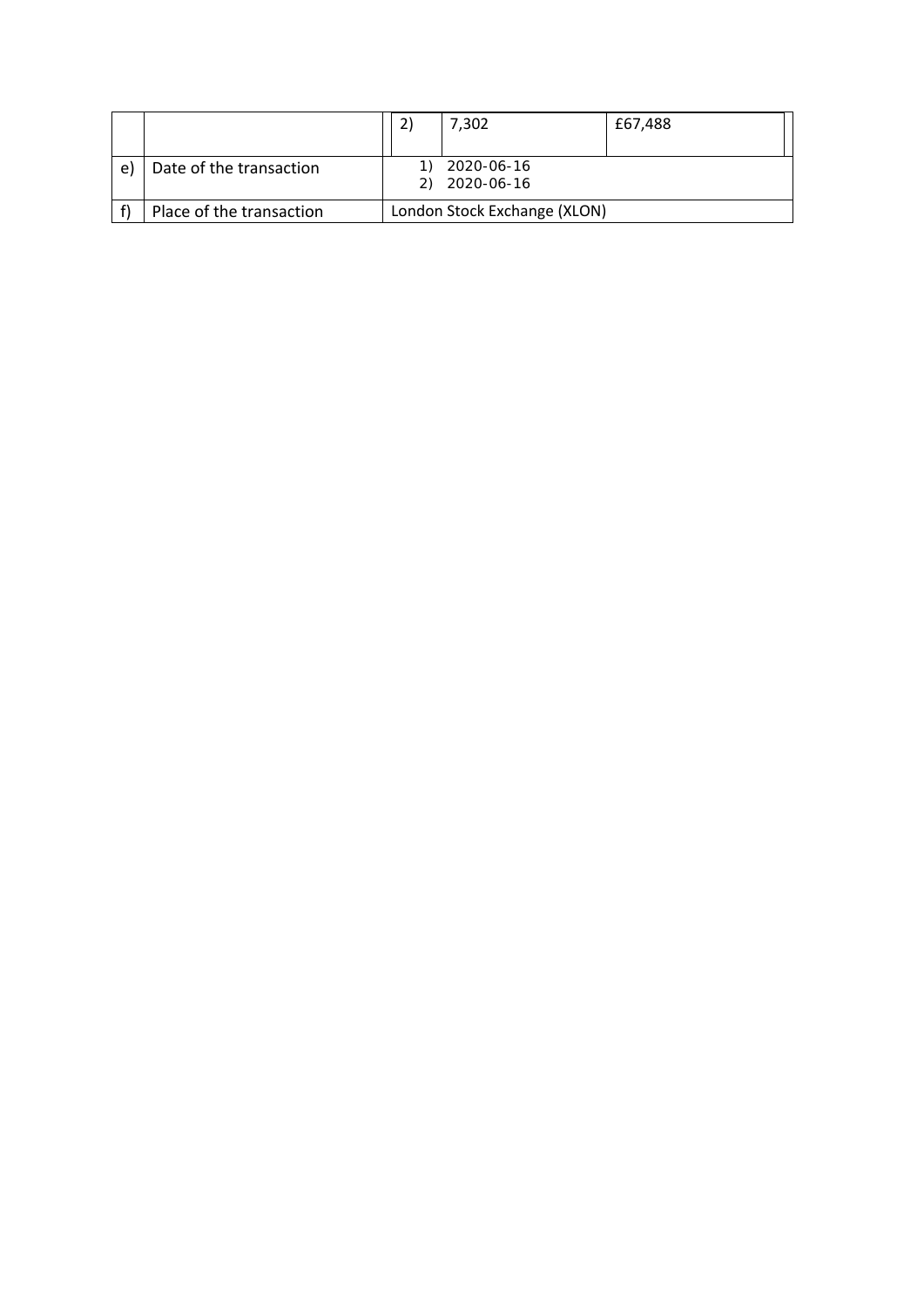| $\mathbf{1}$   | Details of the person discharging managerial responsibilities / person closely<br>associated                     |                                                                                                                                                                                                                                                                                                                                                                                                                                                                                                                                                         |                              |     |                  |  |
|----------------|------------------------------------------------------------------------------------------------------------------|---------------------------------------------------------------------------------------------------------------------------------------------------------------------------------------------------------------------------------------------------------------------------------------------------------------------------------------------------------------------------------------------------------------------------------------------------------------------------------------------------------------------------------------------------------|------------------------------|-----|------------------|--|
| a)             | Name                                                                                                             | <b>Steve Mogford</b>                                                                                                                                                                                                                                                                                                                                                                                                                                                                                                                                    |                              |     |                  |  |
| $\overline{2}$ | <b>Reason for the notification</b>                                                                               |                                                                                                                                                                                                                                                                                                                                                                                                                                                                                                                                                         |                              |     |                  |  |
|                |                                                                                                                  |                                                                                                                                                                                                                                                                                                                                                                                                                                                                                                                                                         |                              |     |                  |  |
| a)             | Position/status                                                                                                  |                                                                                                                                                                                                                                                                                                                                                                                                                                                                                                                                                         | Chief Executive Officer/PDMR |     |                  |  |
| b)             | Initial notification<br>/Amendment                                                                               | Initial notification                                                                                                                                                                                                                                                                                                                                                                                                                                                                                                                                    |                              |     |                  |  |
| $\mathbf{3}$   | Details of the issuer, emission allowance market participant, auction platform,<br>auctioneer or auction monitor |                                                                                                                                                                                                                                                                                                                                                                                                                                                                                                                                                         |                              |     |                  |  |
| a)             | Name                                                                                                             | United Utilities Group PLC                                                                                                                                                                                                                                                                                                                                                                                                                                                                                                                              |                              |     |                  |  |
| b)             | LEI                                                                                                              |                                                                                                                                                                                                                                                                                                                                                                                                                                                                                                                                                         | 2138002IEYQAOC88ZJ59         |     |                  |  |
| 4              | have been conducted                                                                                              | Details of the transaction(s): section to be repeated for (i) each type of instrument;<br>(ii) each type of transaction; (iii) each date; and (iv) each place where transactions                                                                                                                                                                                                                                                                                                                                                                        |                              |     |                  |  |
| a)             | Description of the financial<br>instrument, type of<br>instrument                                                | Ordinary shares of 5p each                                                                                                                                                                                                                                                                                                                                                                                                                                                                                                                              |                              |     |                  |  |
|                | Identification code                                                                                              | GB00B39J2M42                                                                                                                                                                                                                                                                                                                                                                                                                                                                                                                                            |                              |     |                  |  |
| b)             | Nature of the transaction                                                                                        | 1) Transfer of the beneficial interest in Ordinary<br>Shares by Ocorian Corporate Services (UK)<br>Limited as the trustee of the United Utilities<br>Employee Share Trust pursuant to the vesting<br>of a Conditional Award granted on 16 June 2017<br>under the United Utilities Group PLC Deferred<br>Bonus Plan 2013; and<br>Disposal of shares acquired pursuant to the<br>2)<br>vesting of the award referred to in paragraph 1<br>above incorporating the sale of sufficient shares<br>to cover income tax and national insurance<br>liabilities. |                              |     |                  |  |
| c)             | Price(s) and volume(s)                                                                                           |                                                                                                                                                                                                                                                                                                                                                                                                                                                                                                                                                         |                              |     |                  |  |
|                |                                                                                                                  |                                                                                                                                                                                                                                                                                                                                                                                                                                                                                                                                                         | Price(s)                     |     | Volume(s)        |  |
|                |                                                                                                                  | Nil<br>47,238<br>1)                                                                                                                                                                                                                                                                                                                                                                                                                                                                                                                                     |                              |     |                  |  |
|                |                                                                                                                  | 2)<br>£9.2424<br>22.258                                                                                                                                                                                                                                                                                                                                                                                                                                                                                                                                 |                              |     |                  |  |
| d)             | Aggregated information                                                                                           |                                                                                                                                                                                                                                                                                                                                                                                                                                                                                                                                                         |                              |     |                  |  |
|                | - Aggregated volume<br>- Price                                                                                   |                                                                                                                                                                                                                                                                                                                                                                                                                                                                                                                                                         | Aggregated volume            |     | Aggregated price |  |
|                |                                                                                                                  | 1)                                                                                                                                                                                                                                                                                                                                                                                                                                                                                                                                                      | 47,238                       | Nil |                  |  |